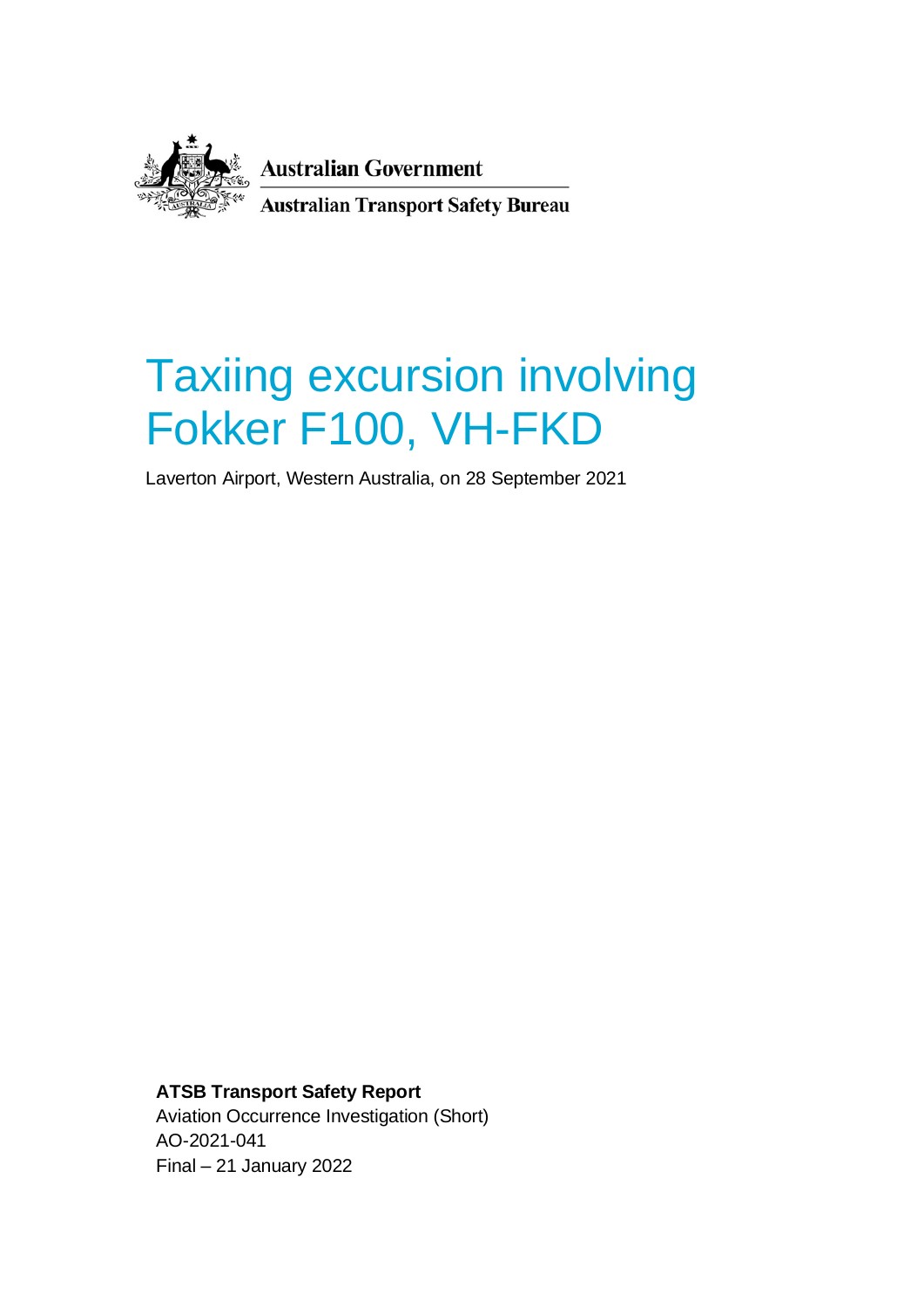Released in accordance with section 25 of the *Transport Safety Investigation Act 2003*

#### Publishing information

| <b>Published by:</b> | Australian Transport Safety Bureau                          |  |
|----------------------|-------------------------------------------------------------|--|
| Postal address:      | PO Box 967, Civic Square ACT 2608                           |  |
| Office:              | 12 Moore Street, Canberra ACT 2601                          |  |
| Telephone:           | 1800 020 616, from overseas +61 2 6257 2463                 |  |
|                      | Accident and incident notification: 1800 011 034 (24 hours) |  |
| Email:               | atsbinfo@atsb.gov.au                                        |  |
| Website:             | www.atsb.gov.au                                             |  |

© Commonwealth of Australia 2022



#### **Ownership of intellectual property rights in this publication**

Unless otherwise noted, copyright (and any other intellectual property rights, if any) in this publication is owned by the Commonwealth of Australia.

#### **Creative Commons licence**

With the exception of the Coat of Arms, ATSB logo, and photos and graphics in which a third party holds copyright, this publication is licensed under a Creative Commons Attribution 3.0 Australia licence.

Creative Commons Attribution 3.0 Australia Licence is a standard form licence agreement that allows you to copy, distribute, transmit and adapt this publication provided that you attribute the work.

The ATSB's preference is that you attribute this publication (and any material sourced from it) using the following wording: *Source:* Australian Transport Safety Bureau

Copyright in material obtained from other agencies, private individuals or organisations, belongs to those agencies, individuals or organisations. Where you want to use their material you will need to contact them directly.

#### **Addendum**

| Page | Change | Date |
|------|--------|------|
|      |        |      |
|      |        |      |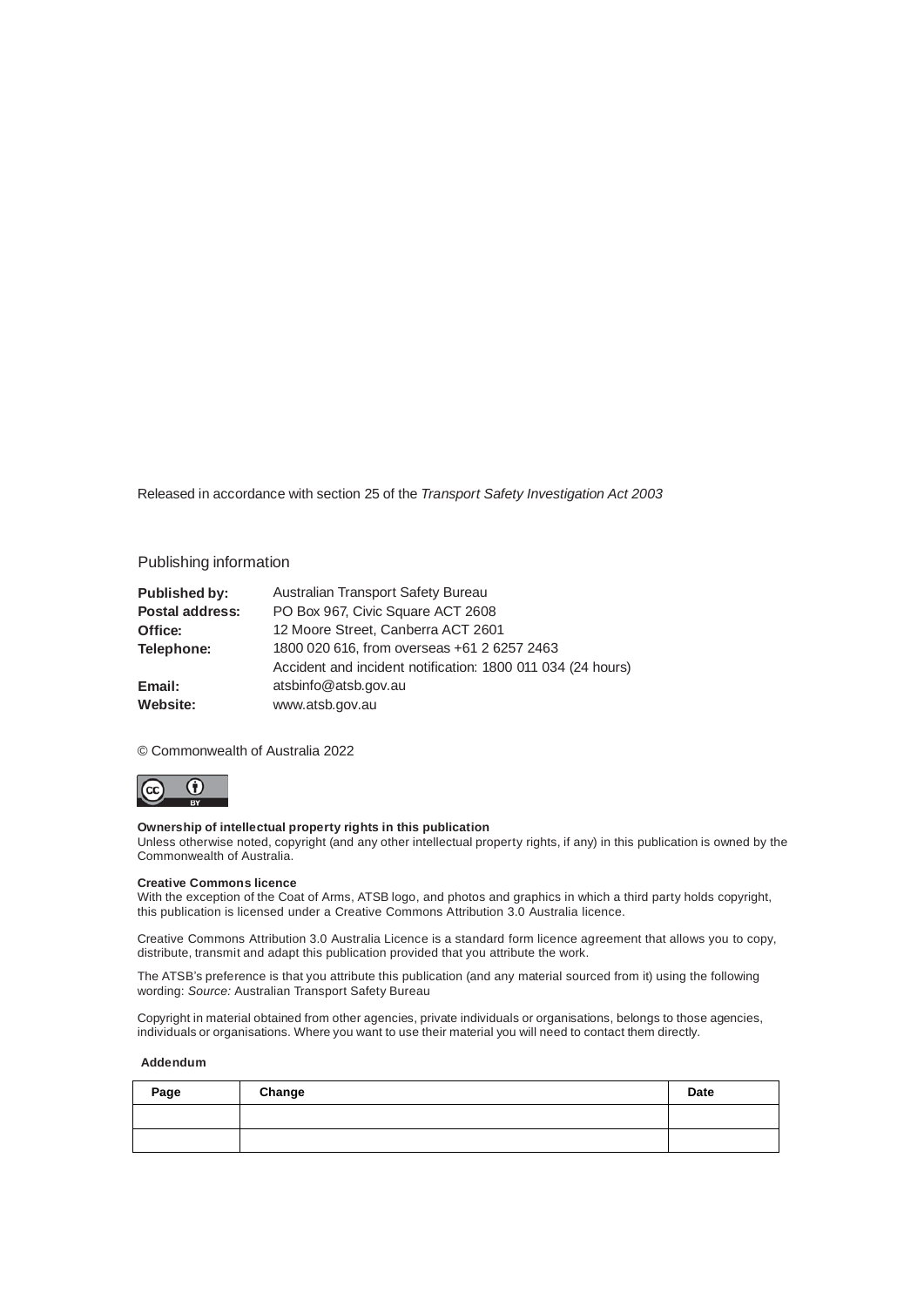# **Safety summary**

# **What happened**

On the afternoon of 28 September 2021, a Fokker F100 aircraft, registered VH-FKD, departed Perth airport for a scheduled passenger flight to Laverton, Western Australia, with two flight crew, three cabin crew, and 75 passengers.

The aircraft landed uneventfully at Laverton, and the captain took control of the aircraft to taxi towards the end of the runway and complete the routine backtrack manoeuvre. The aircraft was positioned on the left-side at the end of the runway consistent with operator guidance, and the captain commenced a right turn by rotating the nose-wheel handwheel (tiller). The captain was unable to achieve full tiller rotation, even when using the force of both hands, and attempted to tighten the turn by applying the right inboard brake, and asymmetric thrust, but this did not have the desired effect. The crew decided to continue the turn, resulting in the aircraft nose-wheel briefly leaving the side of the runway, and onto the runway strip. The aircraft then returned to the runway and taxied to the terminal.

A post-flight inspection identified damaged insulation in the nose-wheel area and a torn universal joint boot on the tiller shaft.

# **What the ATSB found**

The ATSB found that a torn boot on a universal joint probably restricted the operation of the aircraft's nose-wheel steering system, preventing the aircraft from completing the turn on the runway. The flight crew decided to continue the turn, resulting in the nose-wheel leaving the runway surface, increasing the risk of damage to the aircraft.

# **What has been done as a result**

The operator has commenced a fleet wide inspection of the tiller assembly universal joint boots which is expected to be completed by February 2022.

# **Safety message**

The risk in this incident could have been reduced by availing options such as having airport staff inspecting the runway strip surface before turning onto it. When flight crews encounter such an unexpected event and there is sufficient time to assess available options, they should utilise available resources to determine the safest course of action.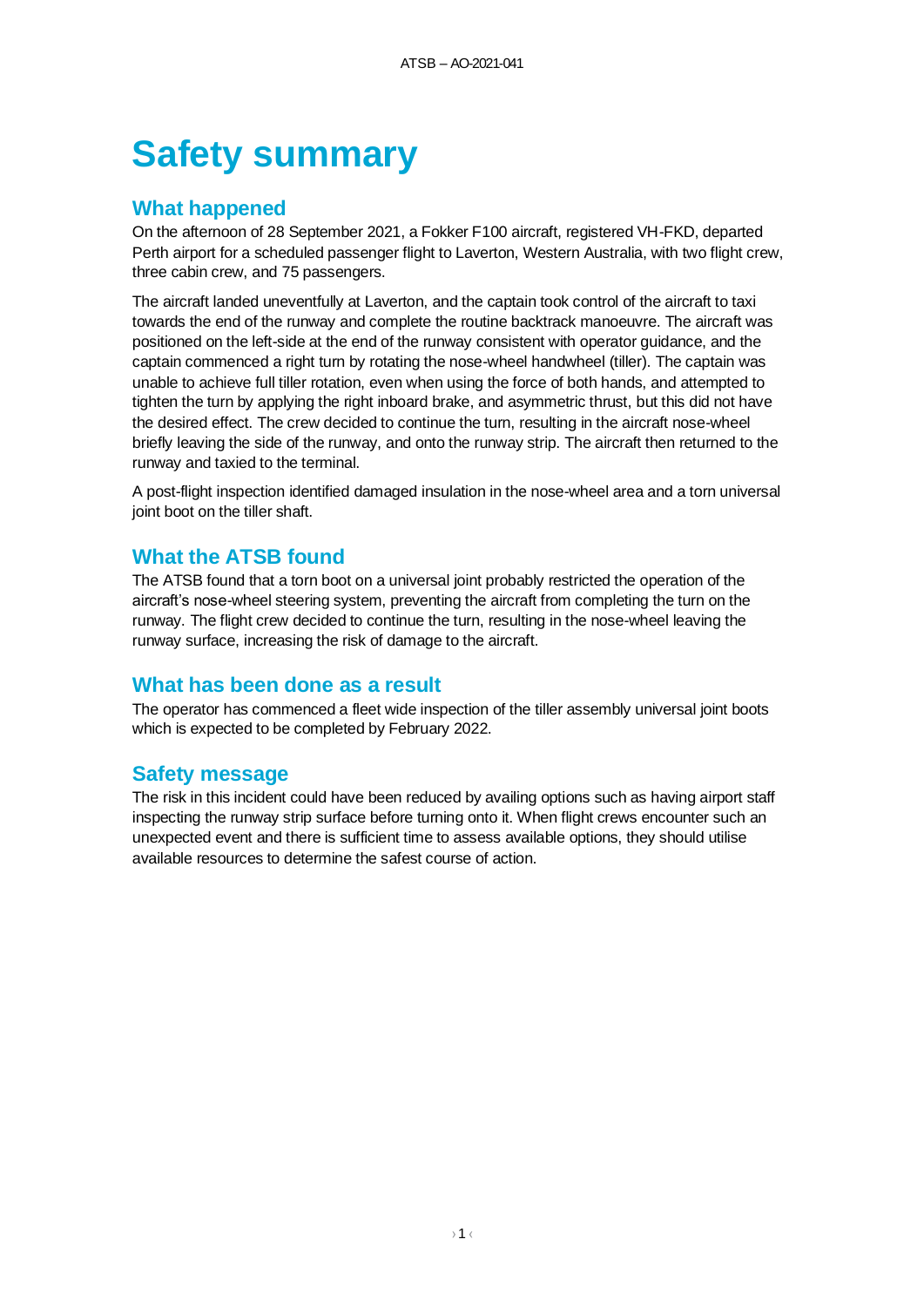# **The investigation**

Decisions regarding whether to conduct an investigation, and the scope of an investigation, are based on many factors, including the level of safety benefit likely to be obtained from an investigation. For this occurrence, a limited-scope investigation was conducted in order to produce a short investigation report, and allow for greater industry awareness of findings that affect safety and potential learning opportunities.

#### **The occurrence**

At 1436 Western Standard Time  $(WST)^1$  on 28 September 2021, a Fokker F100 aircraft, registered VH-FKD [\(Figure 1\)](#page-3-0), operated by Alliance Airlines, departed Perth Airport for a scheduled passenger flight to Laverton, Western Australia, with 75 passengers on board. The crew comprised the first officer (pilot flying)<sup>2</sup>, the captain (pilot monitoring) and three cabin crew.

#### <span id="page-3-0"></span>**Figure 1: VH-FKD**



Source: Supplied

Following an uneventful landing at about 1536, the captain took control of the aircraft to taxi towards the end of the runway and complete the routine backtrack manoeuvre<sup>3</sup> [\(Figure 2\)](#page-4-0). The aircraft was positioned on the left-side at the end of the runway consistent with operator guidance, and the captain commenced a right turn by rotating the nose-wheel handwheel (tiller). The captain was unable to achieve full tiller rotation, even when using the force of both hands, and attempted to tighten the turn by applying the right inboard brake, and asymmetric thrust, but this did not have the desired effect. During the turn, the aircraft nose-wheel briefly left the side of the runway, and onto the runway strip<sup>4</sup> – the ground area adjacent to the runway – before returning to the runway and taxiing to the terminal [\(Figure 3\)](#page-4-1).

<sup>1</sup> Western Standard Time (WST): Coordinated Universal Time (UTC) + 8 hours.

<sup>2</sup> Pilot Flying (PF) and Pilot Monitoring (PM): procedurally assigned roles with specifically assigned duties at specific stages of a flight. The PF does most of the flying, except in defined circumstances; such as planning for descent, approach and landing. The PM carries out support duties and monitors the PF's actions and the aircraft's flight path.

An airport ground procedure which involves the use of any portion of a runway as a taxiway for an aircraft to taxi in the opposite direction from which it will take off or has landed.

The defined area surrounding each side of the runway, and including the runway, intended both to reduce the risk of damage to aircraft inadvertently running off the runway and to protect aircraft flying over it during take-off, landing, or missed approach.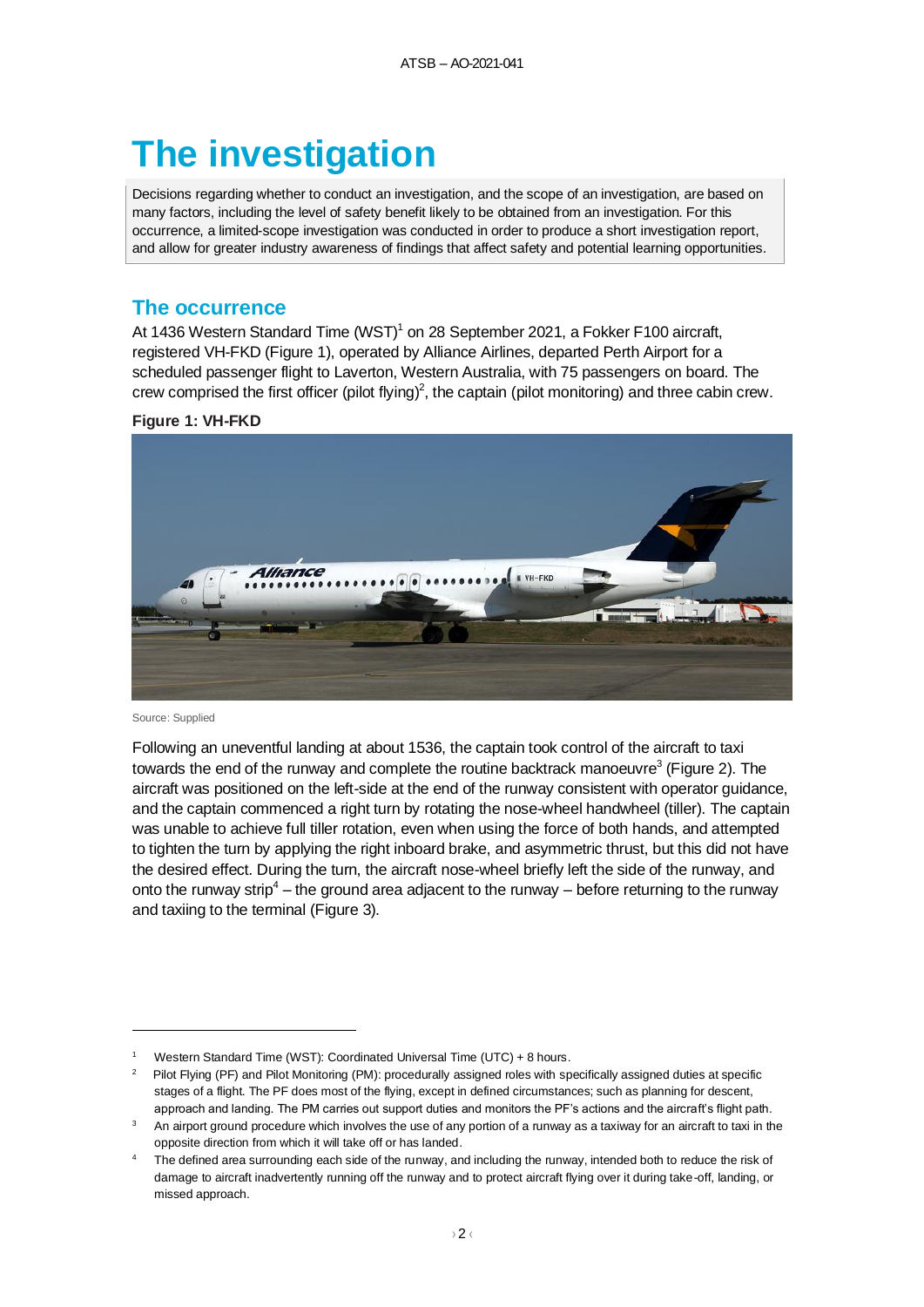

#### <span id="page-4-0"></span>**Figure 2: Laverton Airport**

Source: Google Earth, annotated by ATSB

#### <span id="page-4-1"></span>**Figure 3: Nose-wheel tyre marks**



Source: Operator, annotated by ATSB

After disembarking, the captain inspected the aircraft and nose-wheel, which appeared undamaged, and requested engineering support be flown into Laverton for a more detailed inspection. There were no injuries to passengers or crew, and subsequent inspection identified no damage to the aircraft.

# **Context**

#### *Captain*

The captain held an Air Transport Pilot Licence (Aeroplane), and had 9,248 hours of flying experience, of which over 6,337 hours were on the Fokker F100. The captain made the following comments and observations about the incident.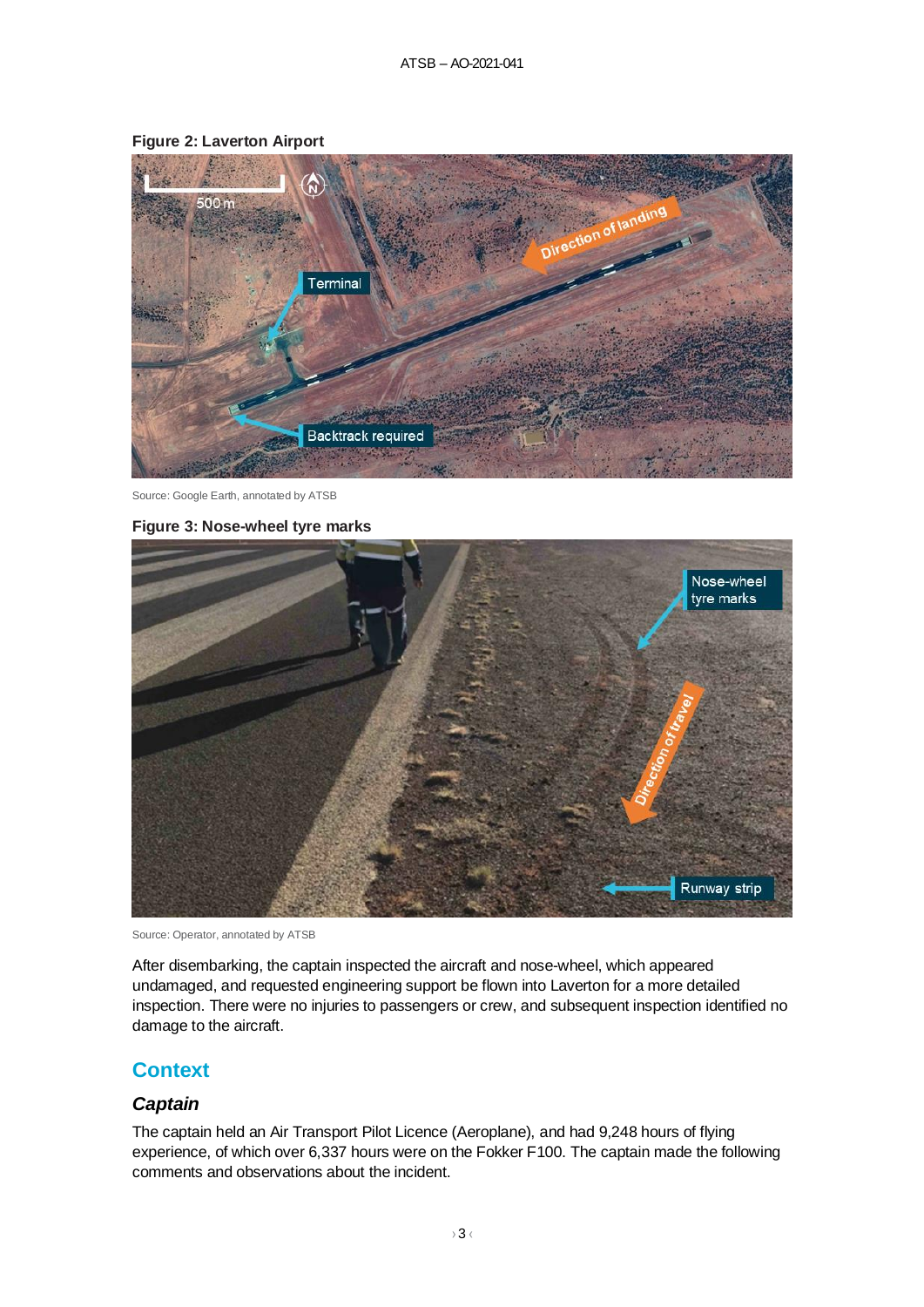- The crew did not notice any nose-wheel steering issue while taxiing at Perth, but no tight turns were required.
- Halfway through the turn at Laverton, the captain realised the aircraft would not make the turn on the runway but decided to continue for two reasons:
	- The airport had a single runway and no ground support equipment for the aircraft, so stopping on the runway would prohibit other aircraft from landing.
	- The ground next to the runway was compact dirt (based on knowledge of previous runway excursion incidents there).
- The tiller resistance felt normal up until it could not be turned further, and then felt like pushing against a hard rubber wall. The two left turns (after the backtrack turn) during taxi back to the terminal felt normal.
- The wind at the time of the runway excursion south-south-east at about 8 kts did not affect the aircraft's turning ability as they successfully conducted tight turns in other Fokker F100 aircraft in stronger wind conditions.

## *Aircraft*

The Fokker F100 aircraft was a regional jet produced by the Netherlands-based manufacturer, Fokker, until 1997. The Australian F100 fleet is currently the largest in the world, comprising some 66 aircraft operated by four high capacity or charter operators. The majority of the national fleet service the fly-in fly-out mining and resource industry.

#### *Nose-wheel steering system*

The aircraft's nose-wheel steering system comprised various shafts, pulleys, and cables, which direct hydraulic pressure to turn the nose-wheel when the tiller is rotated, or when the rudder pedals are pushed. The rudder pedals provide a very limited turning angle, so the tiller is used when making most turns, and is located on the left side (captain's side) of the aircraft cockpit [\(Figure 4\)](#page-5-0). The tiller is connected to the steering system via a shaft fitted with two universal joints (upper and lower). The universal joints are covered by protective boots.<sup>5</sup>

# Tiller

#### <span id="page-5-0"></span>**Figure 4: Fokker 100 cockpit (exemplar)**

Source: Joel Baverstock, annotated by ATSB

The protective boot is intended to keep contaminants, such as dirt, out of the greased universal joint.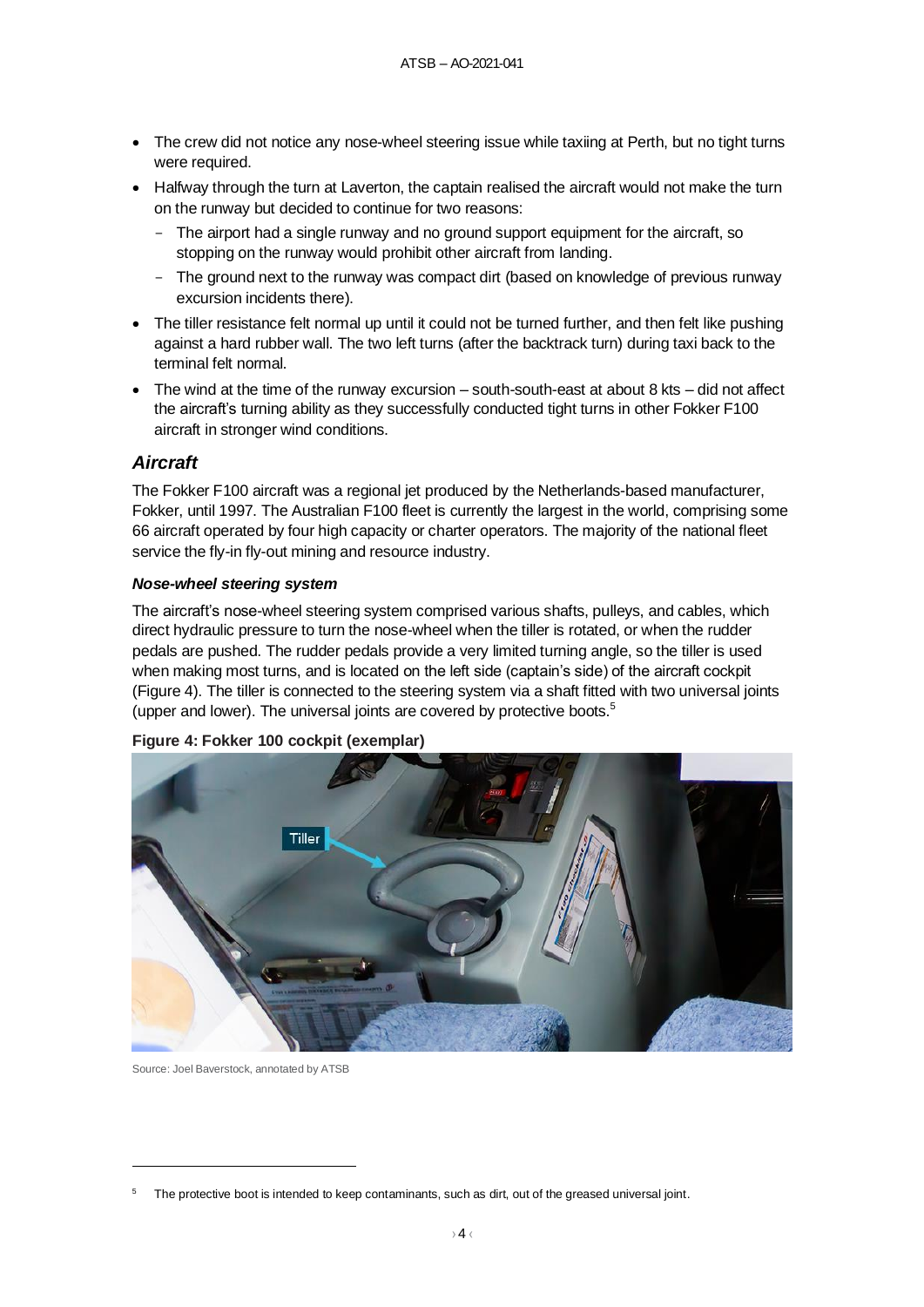#### *Post-flight repairs*

The post-flight examination of the steering system at Laverton identified a correctly secured, but torn insulation blanket, which was contacting the nosewheel cable drum [\(Figure 5\)](#page-6-0). A torn protective boot on the upper universal joint was also found [\(Figure 6\)](#page-7-0). The insulation blanket was taped at the torn section and re-secured away from the cable drum, and the torn boot was removed. A taxi test was then successfully carried out before the return flight to Perth.

During subsequent maintenance, the torn blanket and handwheel assembly were replaced. The aircraft operator made the following findings with respect to the incident.

- Based on torn insulation blanket's inspection, the reinforcing strands of the blanket covering material were not considered to have sufficient strength to cause the tiller resistance felt by the captain.
- The torn boot was suspected to have been caught in the joint universal joint, causing the resistance in the right turn and was subsequently freed during the two left turns while taxiing taxi to the terminal.

A fleet wide inspection of the handwheel assembly universal joint is expected to be completed by February 2022.



#### <span id="page-6-0"></span>**Figure 5: Torn insulation surrounding cable drum**

Source: Operator, annotated by ATSB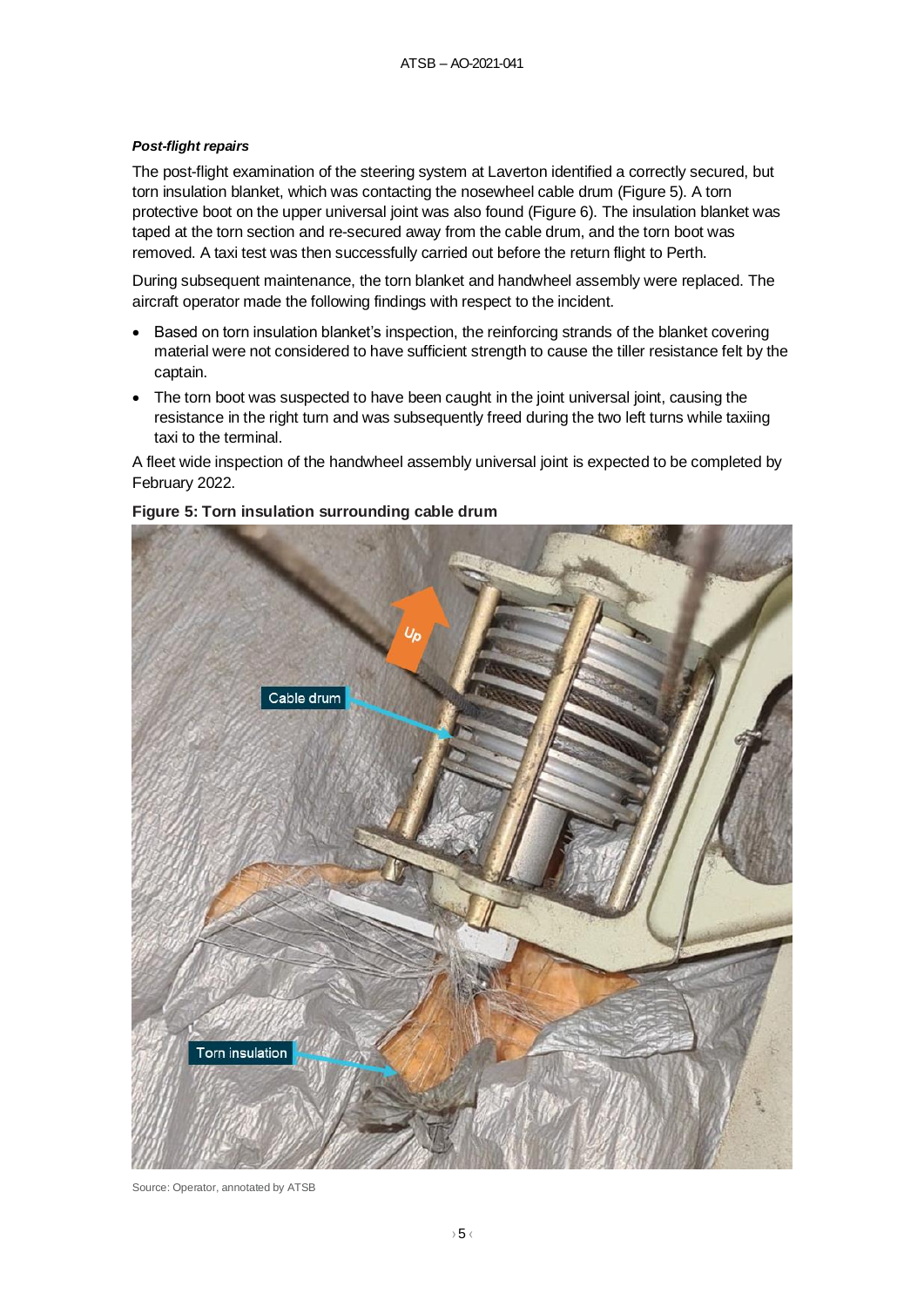

<span id="page-7-0"></span>**Figure 6: Torn protective boot**

Source: Operator, annotated by ATSB

#### *Past maintenance*

The nose-wheel area containing the cable drum is located behind access panels and is subject to a general zone inspection every 10,000 flight hours or 10 years, and this includes an inspection of insulation blanket condition. The aircraft last underwent this inspection in 2015. This nose-wheel area is also accessed for various other scheduled component inspections, most of which were completed in 2019. No maintenance findings in relation to insulation blankets in the cable drum area were recorded during those inspections.

The nose-wheel steering system is subject to a functional check every 5,000 flight hours, which includes a test of the torque required to turn the tiller, and steering angle achieved when turning the tiller full left and right. This check was successfully performed on the aircraft in 2019.

# **Safety analysis**

The maintenance findings and the captain's statement indicate that it's likely the torn boot reduced the universal joint's range of motion, restricting the operation of the aircraft's nose-wheel steering. This restriction reduced the aircraft's turning ability, preventing it from completing the turn on the runway. It could not be determined how or why the boot was torn.

Although runway strips are designed to reduce the risk of damage, there is no assurance that aircraft can safely manoeuvre on them. While the excursion onto the runway strip in this event did not result in aircraft damage, there was no assurance that the strip was clear of hazardous debris. However, had the aircraft remained on the runway, other aircraft would not have been able to land there safely, including delivery of ground support equipment to manoeuvre the aircraft along the runway. Nevertheless, options such as having the airport staff inspect the runway strip before turning on it were available.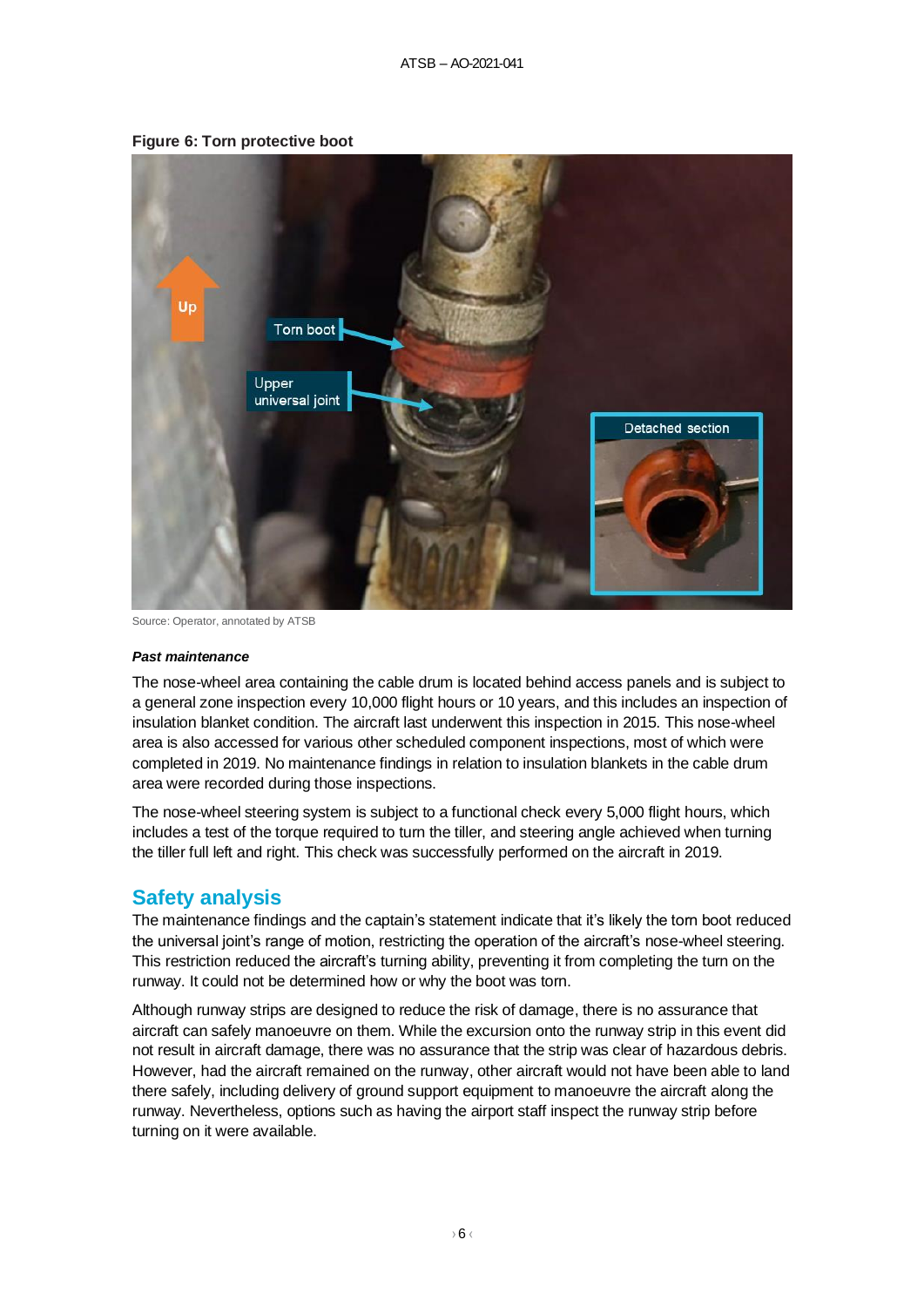# **Findings**

ATSB investigation report findings focus on safety factors (that is, events and conditions that increase risk). Safety factors include 'contributing factors' and 'other factors that increased risk' (that is, factors that did not meet the definition of a contributing factor for this occurrence but were still considered important to include in the report for the purpose of increasing awareness and enhancing safety). In addition 'other findings' may be included to provide important information about topics other than safety factors.

These findings should not be read as apportioning blame or liability to any particular organisation or individual.

From the evidence available, the following findings are made with respect to the taxiing excursion involving Fokker F100, VH-FKD, Laverton Airport, Western Australia, on 28 September 2021.

## *Contributing factors*

- A torn boot on a universal joint probably restricted the operation of the aircraft's nose-wheel steering system, preventing the aircraft from completing the turn on the runway.
- The flight crew decided to continue the turn, resulting in the nose-wheel leaving the runway surface.

# **Sources and submissions**

## *Sources of information*

The sources of information during the investigation included the:

- the captain
- Alliance Airlines
- Bureau of Meteorology.

## *Submissions*

Under section 26 of the *Transport Safety Investigation Act 2003*, the ATSB may provide a draft report, on a confidential basis, to any person whom the ATSB considers appropriate. That section allows a person receiving a draft report to make submissions to the ATSB about the draft report.

A draft of this report was provided to the following directly involved parties:

- Alliance Airlines, including the aircraft captain
- Civil Aviation Safety Authority.

Alliance Airlines provided a submission, which was reviewed and, where considered appropriate, the text of the report was amended accordingly.